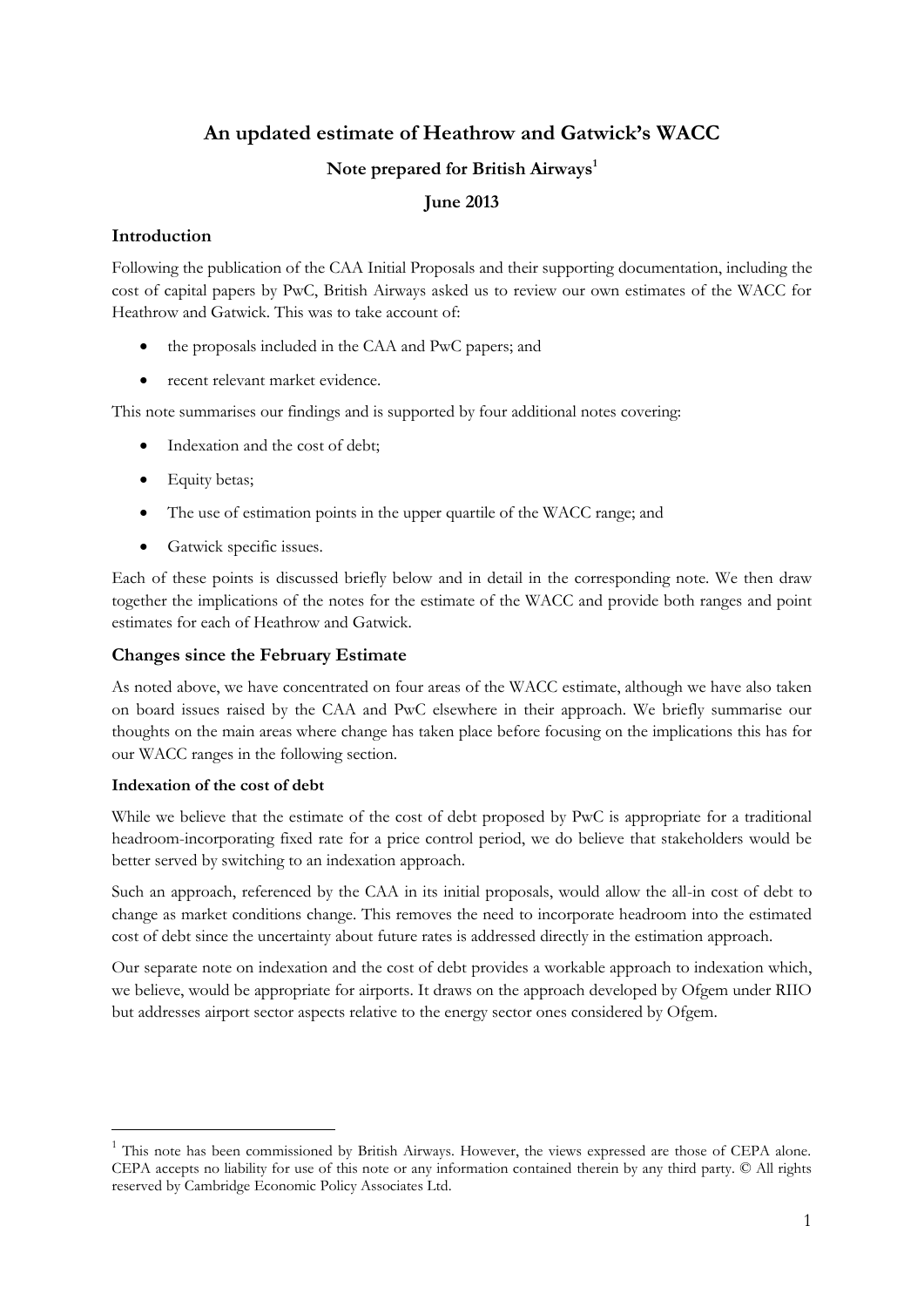#### **The equity beta and Gatwick specific issues**

While we agree with much of the data being used by PwC in its consideration of the riskiness of the airports and the appropriate equity return, as captured through the equity beta, we do not believe that the right interpretation of the data has been used.

A range of evidence points to equity beta values falling and consequently using the same ranges as were used for Q5 is not appropriate. The ranges need to be updated for the new evidence which shows that values in the lower part of the Q5 range would be appropriate. This is supported by a range of evidence presented in our Equity Beta note and BA's own submission.

There is a question as to the relativity between Heathrow and Gatwick. As our paper on Gatwick contends, we believe the CAA and PwC have over-compensated in their proposals for that airport for what is perceived by them as a small company with a higher volume risk situation. As explained in our note, we do not believe that they are a small company when it comes to raising funding and the level of volume risk is over-stated when the specific issues at Gatwick are considered. Consequently, while we believe that the relative position of the equity beta for Gatwick compared to Heathrow should be considered (with Gatwick having a slightly higher value), we do not believe the following adjustments should be made:

- a lower level of gearing; or
- a higher cost of debt allowance.

#### **Chosen position in the WACC range**

The CAA proposes that once a WACC range has been established a relatively high percentile position should be adopted – above the 75th percentile in both cases. The justification for this is said to be based around investment incentives and social outcomes.

Having reviewed the arguments proposed by the CAA and how other regulators have addressed these issues – although often this is implicit rather than explicit – we cannot see a justification for moving away from the mid-point. The recent Ofgem RIIO precedent is instructive here, where the selected point estimate was driven by RAB growth, which is absent in this CAA price control. In fact, given the relative size of the airline asset base at the airports compared to the airport RAB, there could be an argument for a lower percentile value to be used to create incentives for airlines to invest and improve service quality and selection for consumers!

These arguments are detailed in our note on the use of the 80<sup>th</sup> percentile and are also subject to consideration in a separate independent report being prepared by Professor Sudi Sudarsanam, a former Competition Commission member.

#### **New proposed WACC's and their implications**

Based on the changes noted above and some other minor adjustments, such as the use of the averaged tax rate across the period (20.2%), we are able to prepare new ranges for the pre-tax WACC for Heathrow and Gatwick. These are shown in the following tables.

With respect to the cost of debt we propose a value of 2.50% which would be:

- an opening value for an indexation approach; or
- a fixed cost of debt for Q6.

While the rates are the same at the moment, we believe that there is sufficient headroom in using a fixed 2.5% for Q6 (if not indexation is applied) since the current spot rate is well below 2% and a consideration of forward rates suggests that there is sufficient headroom in the 2.5% allowance.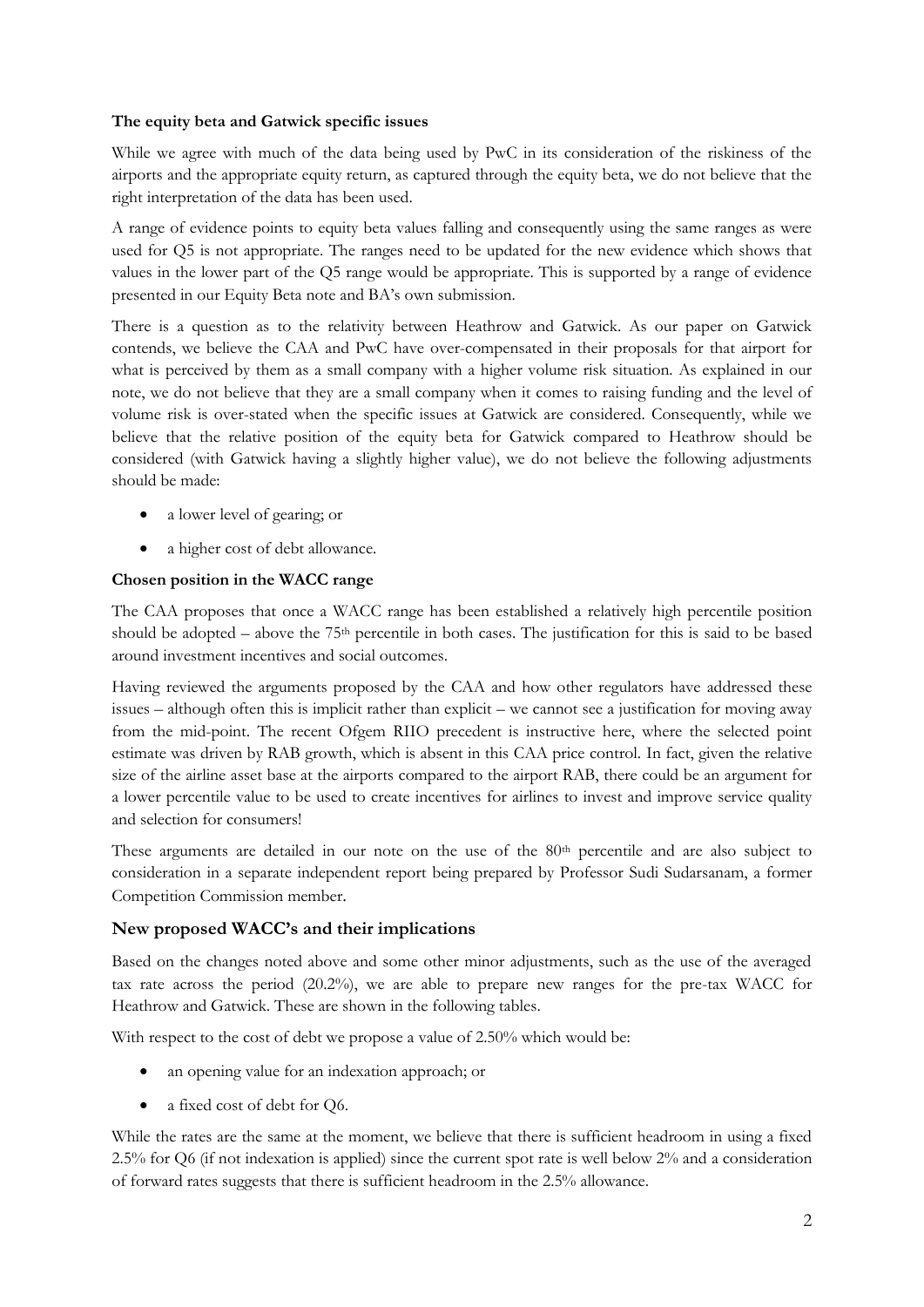| Element                        | Low  | High | Comment                                                               |
|--------------------------------|------|------|-----------------------------------------------------------------------|
| Risk-free rate $(\%)$          | 1.5  | 1.75 | Unchanged                                                             |
| ERP $(\%)$                     | 5.0  | 5.0  | Unchanged                                                             |
| Equity beta                    | 0.95 | 0.95 | Reduced given recent evidence                                         |
| Post-tax Cost of Equity $(\%)$ | 6.25 | 6.50 |                                                                       |
| Tax rate $(\%)$                | 20.2 | 20.2 | Calculation in line with CAA approach                                 |
| Pre-tax cost of equity $(\%)$  | 7.83 | 8.15 |                                                                       |
| Cost of debt $(\%)$            | 2.5  | 2.5  | Starting value for our indexation<br>approach                         |
| Gearing $(\%)$                 | 60.0 | 60.0 |                                                                       |
| Pre-tax WACC (%)               | 4.63 | 4.76 |                                                                       |
| Mid-point $(\%)$               | 4.7  |      | The appropriate point trading off<br>various stakeholder perspectives |

*Table 1: Range and point-estimate for Heathrow*

*Note*: if the CEPA proposed approach to indexation were to follow the existing forward risk-free rate curve then the average over Q6 would be 1.9%, implying a reduction of 0.36 in the average WACC over this period (ie 4.35% rather than 4.7%).

| Element                        | Low  | High | Comment                                                                                                                   |
|--------------------------------|------|------|---------------------------------------------------------------------------------------------------------------------------|
| Risk-free rate $(\%)$          | 1.5  | 1.75 | Unchanged                                                                                                                 |
| ERP $(\%)$                     | 5.0  | 5.0  | Unchanged                                                                                                                 |
| Equity beta                    | 1.0  | 1.0  | Reduced given recent evidence                                                                                             |
| Post-tax Cost of Equity $(\%)$ | 6.50 | 6.75 |                                                                                                                           |
| Tax rate $(\%)$                | 20.2 | 20.2 | Calculation in line with CAA approach                                                                                     |
| Pre-tax cost of equity $(\%)$  | 8.15 | 8.46 |                                                                                                                           |
| Cost of debt $(\%$             | 2.5  | 2.5  | Starting value for our indexation<br>approach $-$ no justification for<br>Gatwick to have a higher value than<br>Heathrow |
| Gearing $(\%)$                 | 60.0 | 60.0 | No justification for reducing this<br>value.                                                                              |
| Pre-tax WACC (%)               | 4.76 | 4.88 |                                                                                                                           |
| Mid-point $(\%)$               | 4.8  |      | The appropriate point trading off<br>various stakeholder perspectives                                                     |

*Table 2: Range and point-estimate for Gatwick*

*Note*: if the CEPA proposed approach to indexation were to follow the existing forward risk-free rate curve then the average over Q6 would be 1.9%, implying a reduction of 0.36 in the average WACC over this period (ie 4.45% rather than 4.8%).

#### **Conclusion**

Following our review of the CAA's Initial Proposals and the arguments put forward, we believe that there are areas where further reduction in the proposals is necessary. These have been summarised in this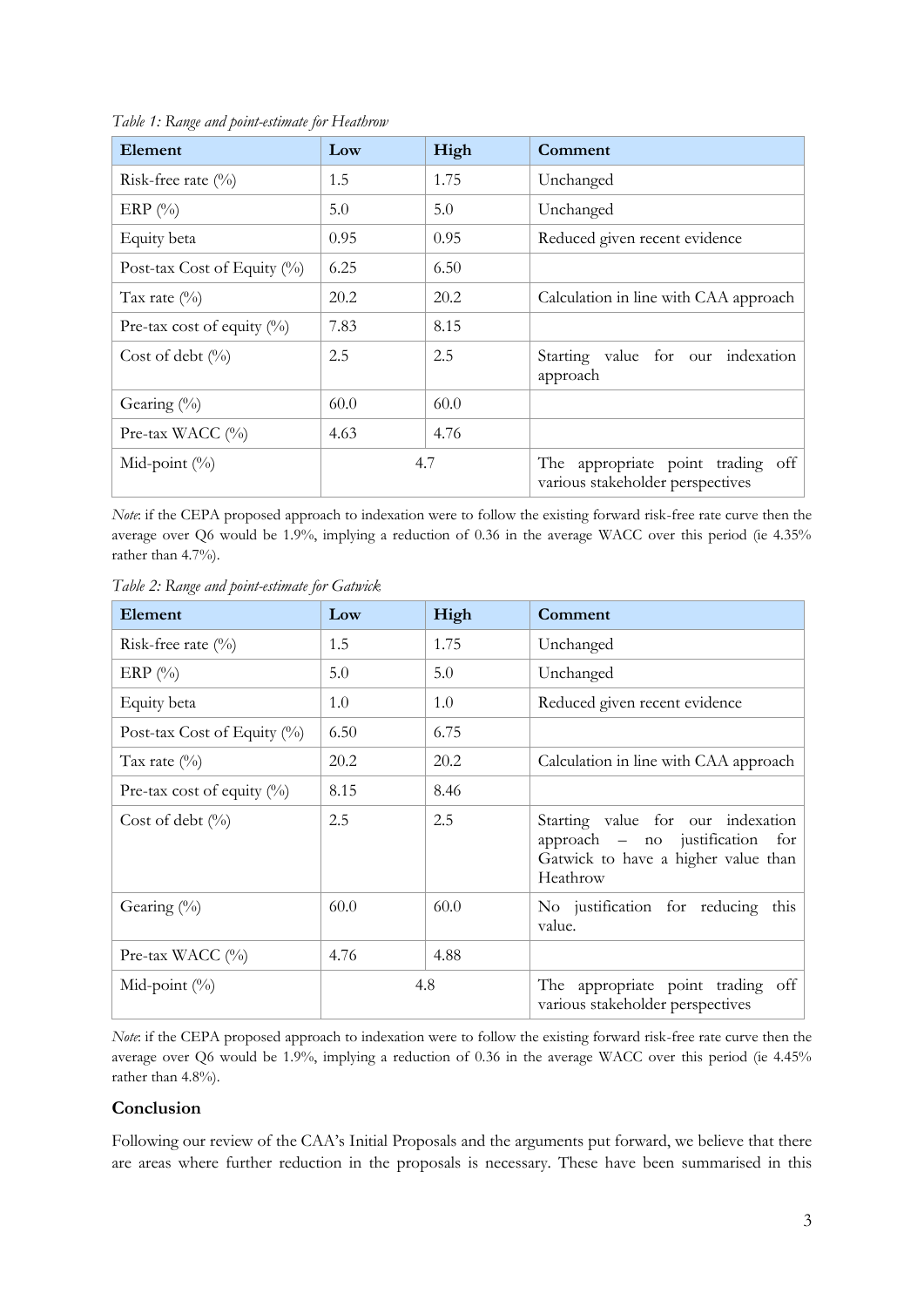document and are set out in more detail in the supporting notes. In each case this leads to a point estimate of the WACC which is towards the lower end of the range that we proposed in February.

For Heathrow the real pre-tax WACC point estimate, based on using an indexed cost of debt which is subject to movements during Q6, is 4.7%.

For Gatwick the real pre-tax WACC point estimate, based on using an indexed cost of debt which is subject to movements during Q6, is 4.8%.

The following water-fall diagrams show the break-down of the adjustments to get from the CAA's Initial Proposals to our point estimate.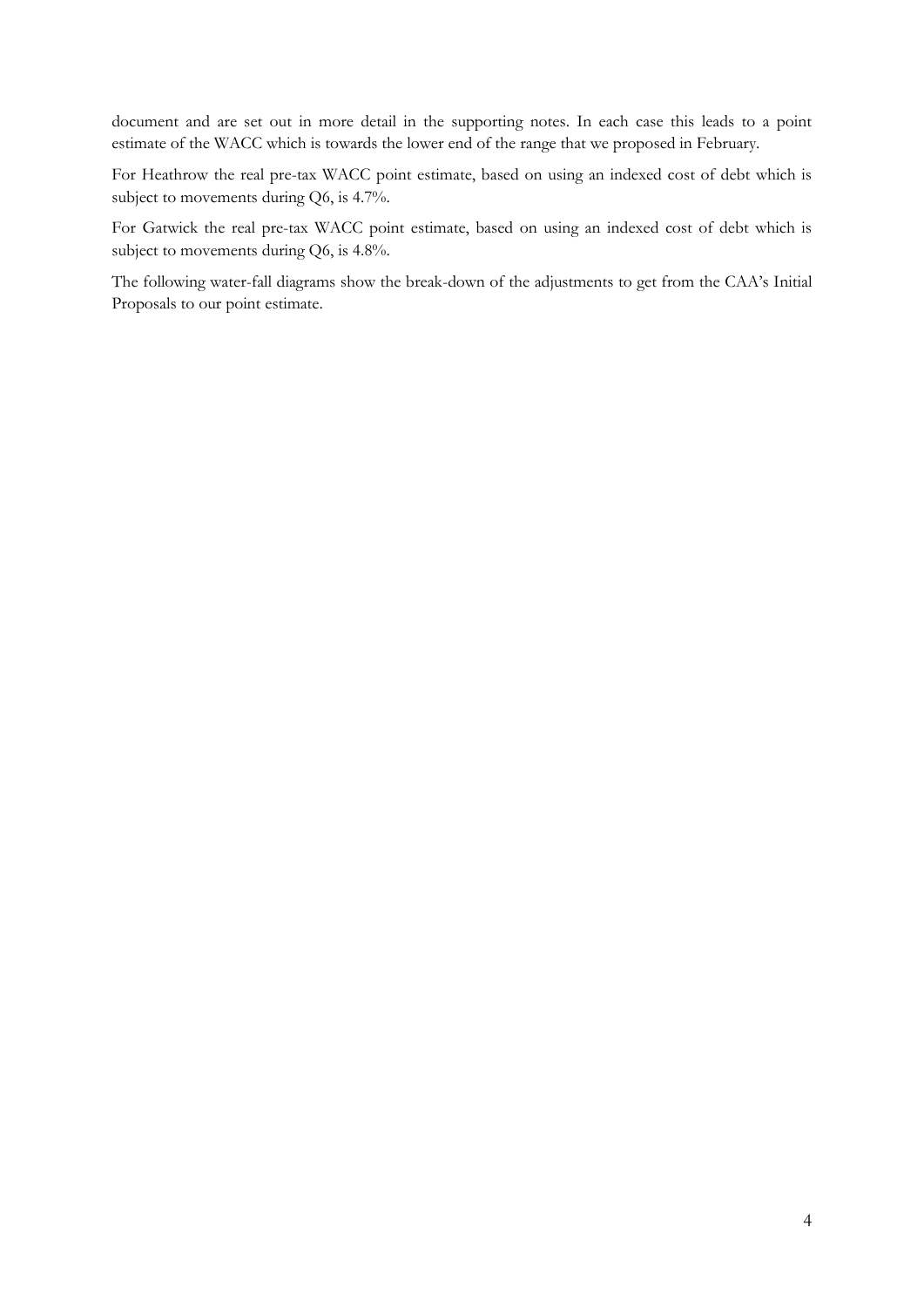







<sup>&</sup>lt;sup>2</sup> CEPA P50 refers to the mid-point of the revised CEPA range.

 $3$  1.9% for the cost of debt is derived from the current estimate for our cost of debt indexation approach.